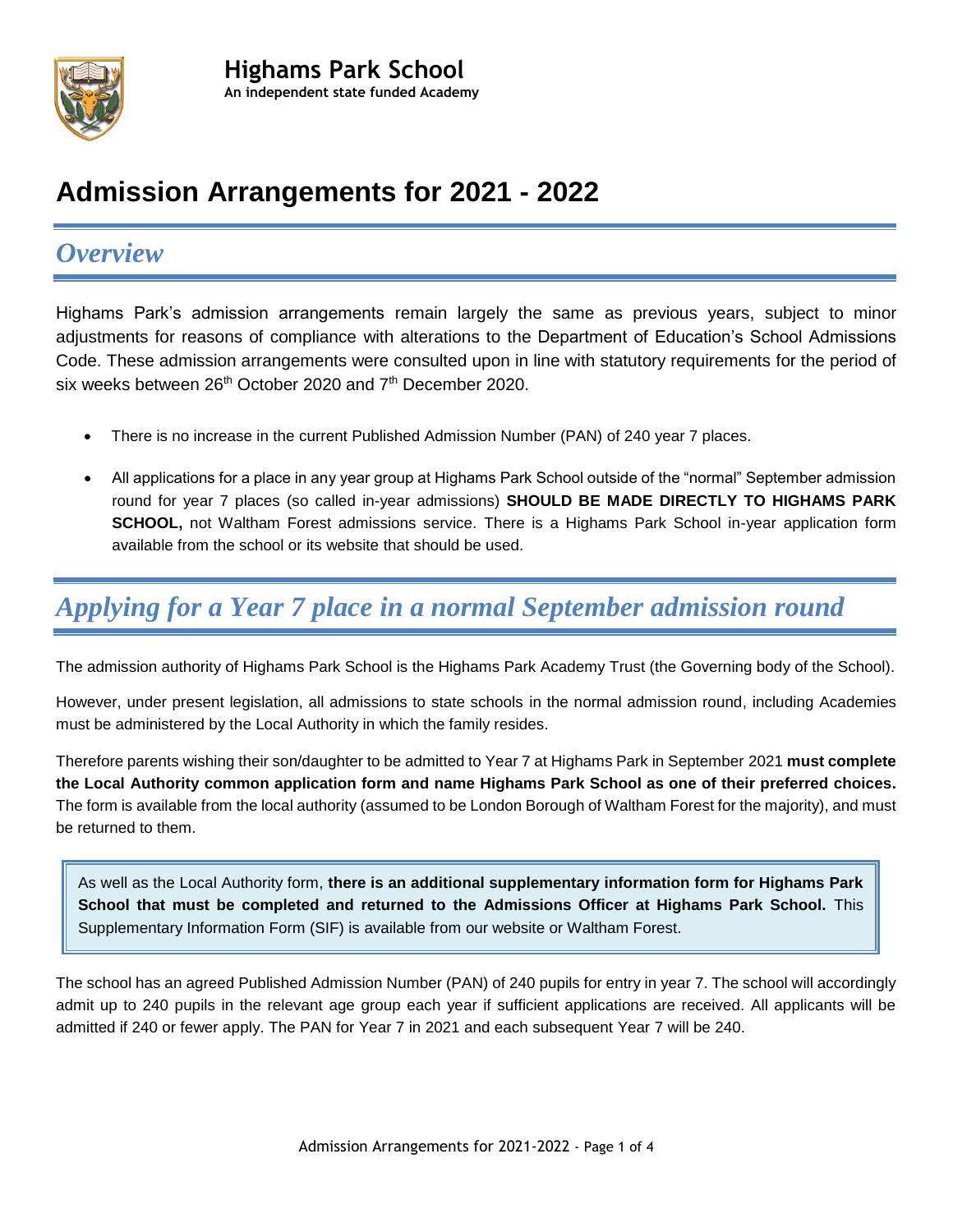

**Oversubscription criteria** if there are more applications than places in the normal Year 7 admission round.

The school is usually very popular and has been heavily 'over-subscribed' for more than twenty years. This trend shows no sign of changing.

If the school is oversubscribed, after the admission of pupils with a Statement of Special Educational Needs or Education, Health and Care Plan **<sup>1</sup>** where the school is named in the Statement or Plan, priority for admission will be given to those children who meet the criteria set out below, in order:

- a) A 'looked after child' or a child who was previously looked after but immediately after being looked after became subject to an adoption, residence, or special guardianship order **<sup>2</sup>** . A looked after child is a child who is (a) in the care of a local authority, or (b) being provided with accommodation by a local authority in the exercise of their social services functions (see the definition in Section 22(1) of the Children Act 1989.
- b) Children of staff at Highams Park School in either or both of the following circumstances:
	- Where the member of staff has been employed at the school for two or more years at the time at which the application for admission to the school is made, and/or
	- The member of staff is recruited to fill a vacant post for which there is a demonstrable skill shortage.
- c) Where the child has a brother or sister (sibling) **<sup>3</sup>** on the school roll at the time of application. This includes students in Highams Park School's  $6<sup>th</sup>$  Form who previously completed their Year 11 education at Highams Park School.
- d) Other children by distance from the school, with priority for admission given to children who live nearest to the school **<sup>5</sup> .**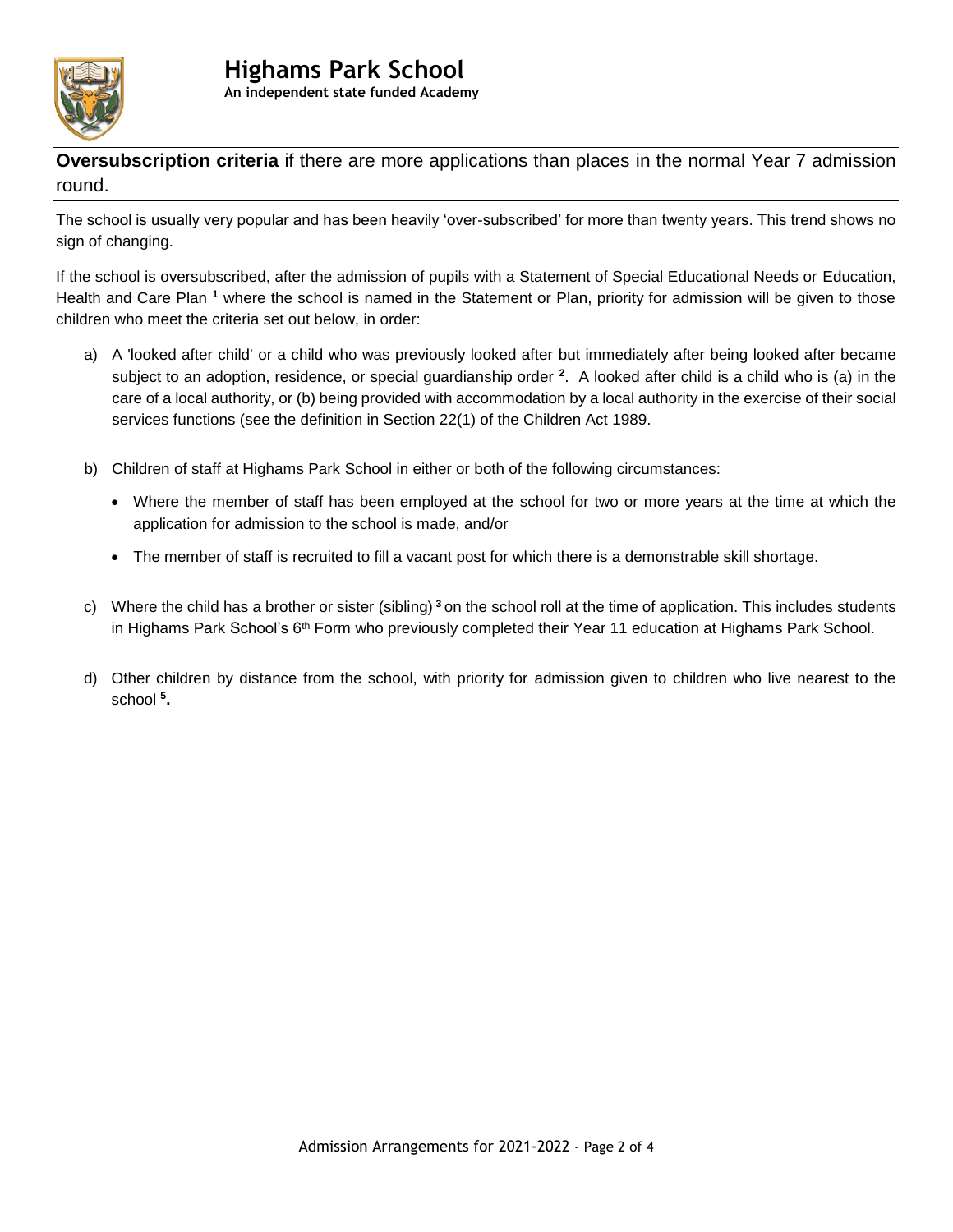

#### **Notes, Definitions, terms of reference and further clarification**

The following have been decided by Highams Park Academy Trust (the Governing Body), the admissions authority for the school.

- 1. **Statement of Special Educational Needs or Education, Health and Care Plan** On rare occasions, a child will have a Statement of Special Educational Needs or Education, Health and Care Plan that specifies Highams Park School for the child. If this is the case, then the child will receive a place at the school without the need to apply to the Admissions Authority.
- 2. **An adoption order** (In criterion 'a' above) is an order under the Adoption Act 1976 (see section 12 adoption orders) and children who were adopted under the Adoption and Children Act 2002 (see section 46 adoption orders) Children Act 2002. A 'child arrangements order' is an order settling the arrangements to be made as to the person with whom the child is to live under Section 8 of the Children Act 1989 as amended by s.14 of the Children and Families Act 2014. Section 14A of the Children Act 1989 defines a 'special guardianship order' as an order appointing one or more individuals to be a child's special guardian (or special guardians).
- 3. **Brother or Sister in the school (Siblings)** (In criterion 'c' above) applies if an applicant has a brother or sister (sibling) currently on roll and who is likely to be on roll on the 1<sup>st</sup> September when the applicant hopes to become a member of the school. We define siblings as:
	- a full brother or sister:
	- a half-brother or sister (i.e. one natural parent in common);
	- a stepbrother or stepsister;
	- a foster brother or sister

Where the only sibling is in Year 11, there should be the strong likelihood that they will be continuing into Year 12 at the school. Where the sibling is in Year 12, only those who previously attended Highams Park to sit their GCSEs qualify their brother or sister (sibling) for a place in Year 7. Where the only sibling is in Year 13, they will not qualify their brother or sister (sibling) because they will no longer be on a roll on the 1st September following.

- 4. **Home** (In criterion 'd' above) The main residence of the child is to be used. The main residence is where the child lives most, if not all of the time.
- 5. **Distance** (In criterion 'd' above) The distance measurement will be carried out by the Local Authority, the London Borough of Waltham Forest, on our behalf, using the straight line distance from home to school "as the crow flies". The distance measured will be in a straight line from the child's main residence to the main pedestrian gate at the front of the school using the Local Authority's computerised Geographical Information System, with data supplied by the Ordnance Survey. There is no catchment area. There are no preferred Primary Schools.
- 6. **Random allocation** will be used as a tie-break in criterion 'd' (distance from the school) above to decide who has highest priority for admission if the distance between two children's homes and the school is the same. This process will be independently verified.